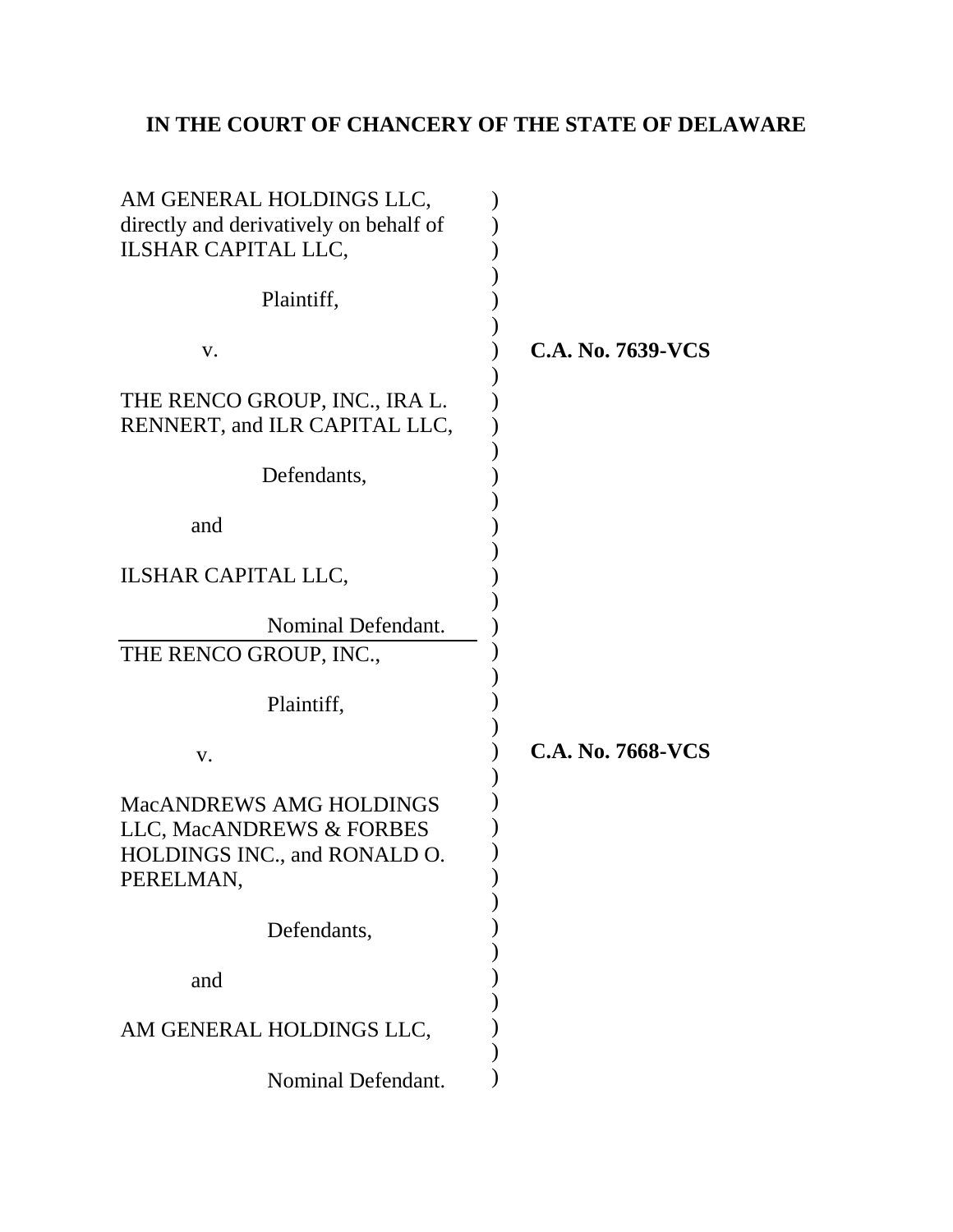## **MEMORANDUM OPINION**

Date Submitted: May 29, 2020 Date Decided: June 26, 2020

Daniel A. Mason, Esquire of Paul, Weiss, Rifkind, Wharton & Garrison LLP, Wilmington, Delaware and Robert A. Atkins, Esquire, Steven C. Herzog, Esquire, Harris Fischman, Esquire and Jeremy A. Benjamin, Esquire of Paul, Weiss, Rifkind, Wharton & Garrison LLP, New York, New York, Attorneys for AM General Holdings LLC and MacAndrews AMG Holdings LLC.

Kevin G. Abrams, Esquire, J. Peter Shindel, Jr., Esquire and Matthew L. Miller, Esquire of Abrams & Bayliss LLP, Wilmington, Delaware and Andrew J. Frackman, Esquire, Edward N. Moss, Esquire and Moshe Mandel, Esquire of O'Melveny & Myers LLP, New York, New York, Attorneys for The Renco Group, Inc., Ira L. Rennert, and ILR Capital LLP.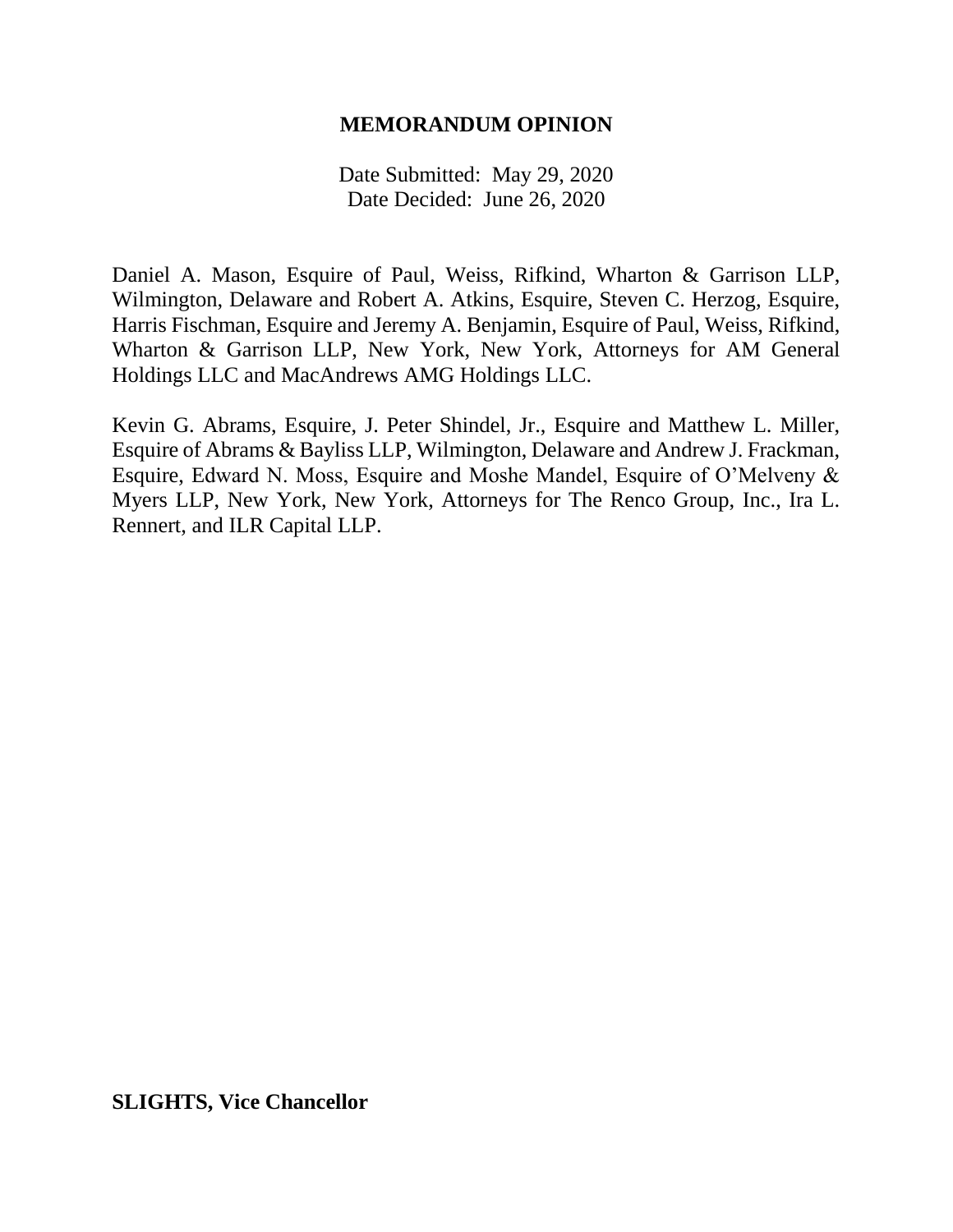This decision settles the latest conflict in this near decade-old litigation between The Renco Group, Inc. ("Renco") and MacAndrews AMG Holdings LLC ("MacAndrews AMG") regarding the proper construction of perhaps the most intensely contested contract in the history of litigation—the Limited Liability Company Agreement of AM General Holdings LLC ("Holdco"), or "Holdco Agreement."<sup>1</sup> On March 23, 2020, MacAndrews AMG amended its complaint to ask this Court for an order declaring that the Holdco Agreement does not give Renco a right to consent to a sale of the Capital Stock of Holdco's primary asset, AM General LLC ("AM General"). It has now moved for judgment on the pleadings with respect to this declaration.<sup>2</sup>

<sup>&</sup>lt;sup>1</sup> My nomination of the Holdco Agreement for this dubious honor is supported by the following body of work: *AM Gen. Hldgs. LLC v. Renco Gp., Inc.*, 2019 WL 1567488 (Del. Ch. Apr. 10, 2019); *AM Gen. Hldgs. LLC v. Renco Gp., Inc.*, 2017 WL 2167193 (Del. Ch. May 17, 2017); *AM Gen. Hldgs. LLC v. Renco Gp., Inc.*, 2016 WL 4440476 (Del. Ch. Aug. 22, 2016); *AM Gen. Hldgs. LLC v. Renco Gp., Inc.*, 2015 WL 3465956 (Del. Ch. May 29, 2015); *AM Gen. Hldgs. LLC v. Renco Gp., Inc.*, 2015 WL 1726418 (Del. Ch. Apr. 9, 2015); *Renco Gp., Inc. v. MacAndrews AMG Hldgs. LLC*, 2015 WL 394011 (Del. Ch. Jan. 29, 2015); *AM Gen. Hldgs. LLC v. Renco Gp., Inc.*, 2014 WL 6734250 (Del. Ch. Nov. 28, 2014); *AM Gen. Hldgs. LLC v. Renco Gp., Inc.*, 2013 WL 5863010 (Del. Ch. Oct. 31, 2013); *Renco Gp., Inc. v. MacAndrews AMG Hldgs. LLC*, 2013 WL 3369318 (Del. Ch. June 25, 2013); *AM Gen. Hldgs. LLC v. Renco Gp., Inc.*, 2013 WL 1668627 (Del. Ch. Apr. 18, 2013); *AM Gen. Hldgs. LLC v. Renco Gp., Inc*., 2012 WL 6681994 (Del. Ch. Dec. 21, 2012).

<sup>&</sup>lt;sup>2</sup> D.I. 859, Supplement to Second Am. Compl. ("SSAC"). Renco answered the SSAC and filed a Counterclaim not relevant to this specific dispute. D.I. 874.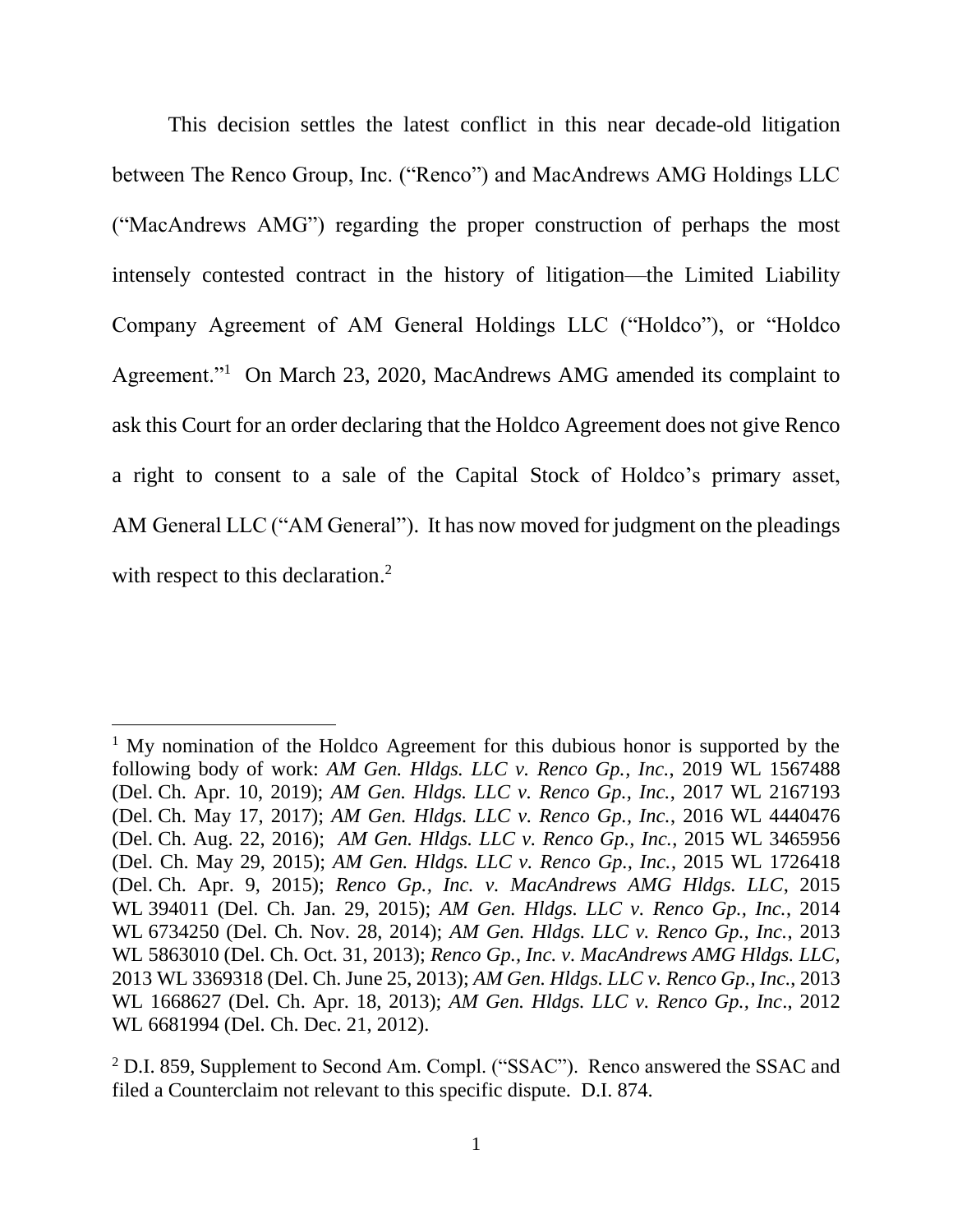After carefully considering the matter, I agree with MacAndrews AMG that the Holdco Agreement unambiguously does not grant Renco a consent right. MacAndrews AMG's Motion for Judgment on the Pleadings, therefore, must be granted.

#### **I. BACKGROUND**

I have drawn the facts from the pleadings and from the Holdco Agreement itself, which has been incorporated by reference in the pleadings.<sup>3</sup>

## **A. The Consent Right Dispute**

MacAndrews AMG began actively pursuing a sale of AM General in September 2018.<sup>4</sup> On February 8, 2019, Renco moved for a preliminary injunction that would require MacAndrews AMG to provide Renco with thirty days' notice before any sale of AM General to allow Renco sufficient time to assert its purported consent right.<sup>5</sup> Without adjudicating the merits of the claim, and as a means to preserve the status quo and allow orderly litigation of the consent issue, I entered an order on March 27, 2019, requiring MacAndrews AMG to give Renco ten days'

 $3$  SSAC ¶ 2.

 $4$  SSAC ¶ 5.

 $5$  D.I. 692.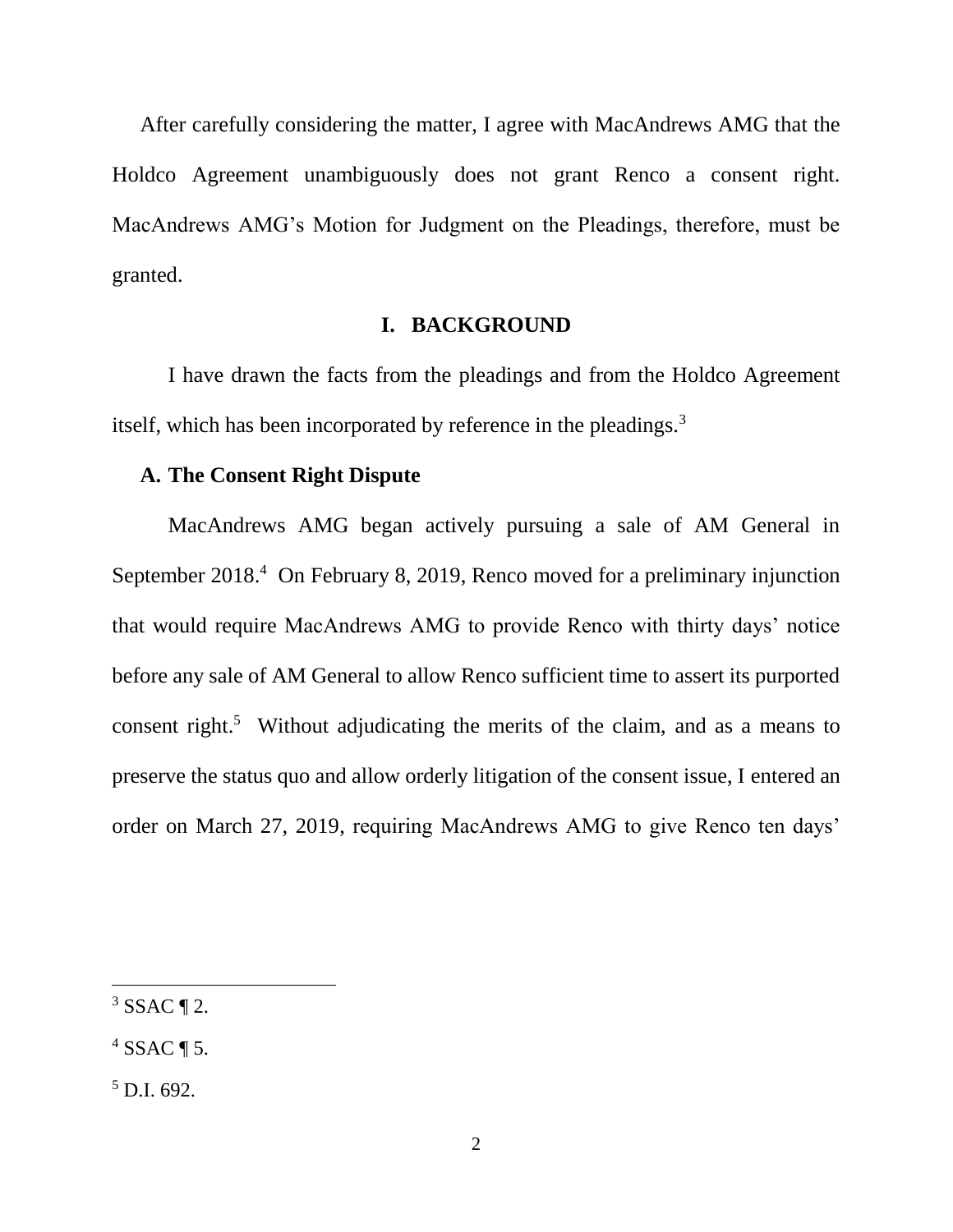notice before signing any binding deal to sell AM General.<sup>6</sup> That order remains in place.<sup>7</sup>

In early November 2019, MacAndrews AMG informed Renco that it had found a buyer interested in purchasing all of the Capital Stock of AM General, and provided Renco with proposed sale materials.<sup>8</sup> Renco again asserted it had a right to consent to any sale; and MacAndrews AMG again refused to assure Renco it would solicit that consent.<sup>9</sup> MacAndrews AMG alleges this disagreement over Renco's consent right is impeding a sale of AM General and has asked this Court to resolve the issue.<sup>10</sup>

## **B. The Relevant Provisions of the Holdco Agreement**

According to the Holdco Agreement, MacAndrews AMG, as Managing Member of Holdco, has "the right, power and authority, in the management of the business and affairs of [Holdco], to do or cause to be done any and all acts . . . deemed by the Managing Member to be necessary or appropriate to effectuate the

 $6$  D.I. 711.

<sup>7</sup> MacAndrews AMG's SSAC also requests this Court vacate that order. SSAC at 10. <sup>8</sup> SSAC ¶¶ 9–10.

 $9$  SSAC ¶ 11.

 $10$  SSAC ¶ 12.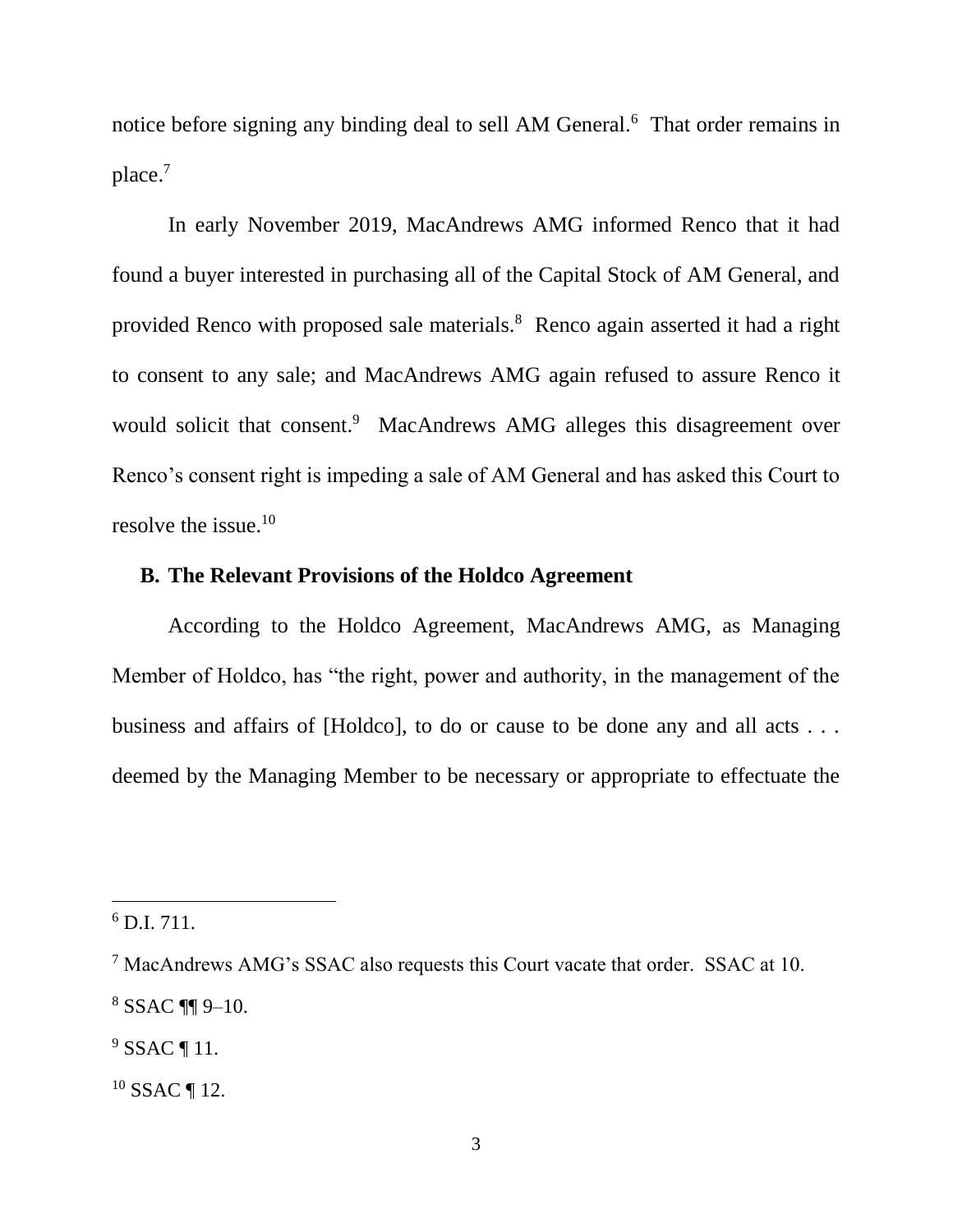business, purposes and objectives of Holdco  $\ldots$   $\ldots$   $\ldots$  This wide-ranging, discretionary authority is specifically limited by Section 6.4 of the Holdco Agreement, which lists matters the Managing Member may not pursue or undertake without having first obtained Renco's consent.<sup>12</sup> The current dispute is centered on the applicability and construction of two such limitations.<sup>13</sup>

First, Section 6.4(a) requires Renco's consent for "any voluntary sale . . . of [Holdco] (including the Capital Stock of any of its Subsidiaries (other than GEP)) not in the Ordinary Course of Business . . . . "<sup>14</sup> Second, Section 6.4(c) requires Renco's consent for any "AM General Major Decision."<sup>15</sup> AM General Major Decision is defined in Section 1.1 of the Agreement, which provides, in part, that a AM General Major Decision includes an "AM General Extraordinary Event."<sup>16</sup> AM General Extraordinary Event, in turn, is defined, in relevant part, as "(ii) the sale

<sup>&</sup>lt;sup>11</sup> Ex. A to Renco's Verified Answer and Countercl. to MacAndrews' Supplement to Second Am. Compl. ("Holdco Agreement")  $\delta$  6.2.

<sup>12</sup> Holdco Agreement § 6.4.

 $13$  Renco's consent is also required before the Managing Member may dissolve or liquidate Holdco. Holdco Agreement § 6.4(f). For reasons explained below, this limitation on the Managing Member's discretion is not applicable here.

<sup>&</sup>lt;sup>14</sup> Holdco Agreement § 6.4(a).

<sup>&</sup>lt;sup>15</sup> Holdco Agreement §  $6.4(c)$ .

<sup>&</sup>lt;sup>16</sup> Holdco Agreement § 1.1 at  $9-10$ .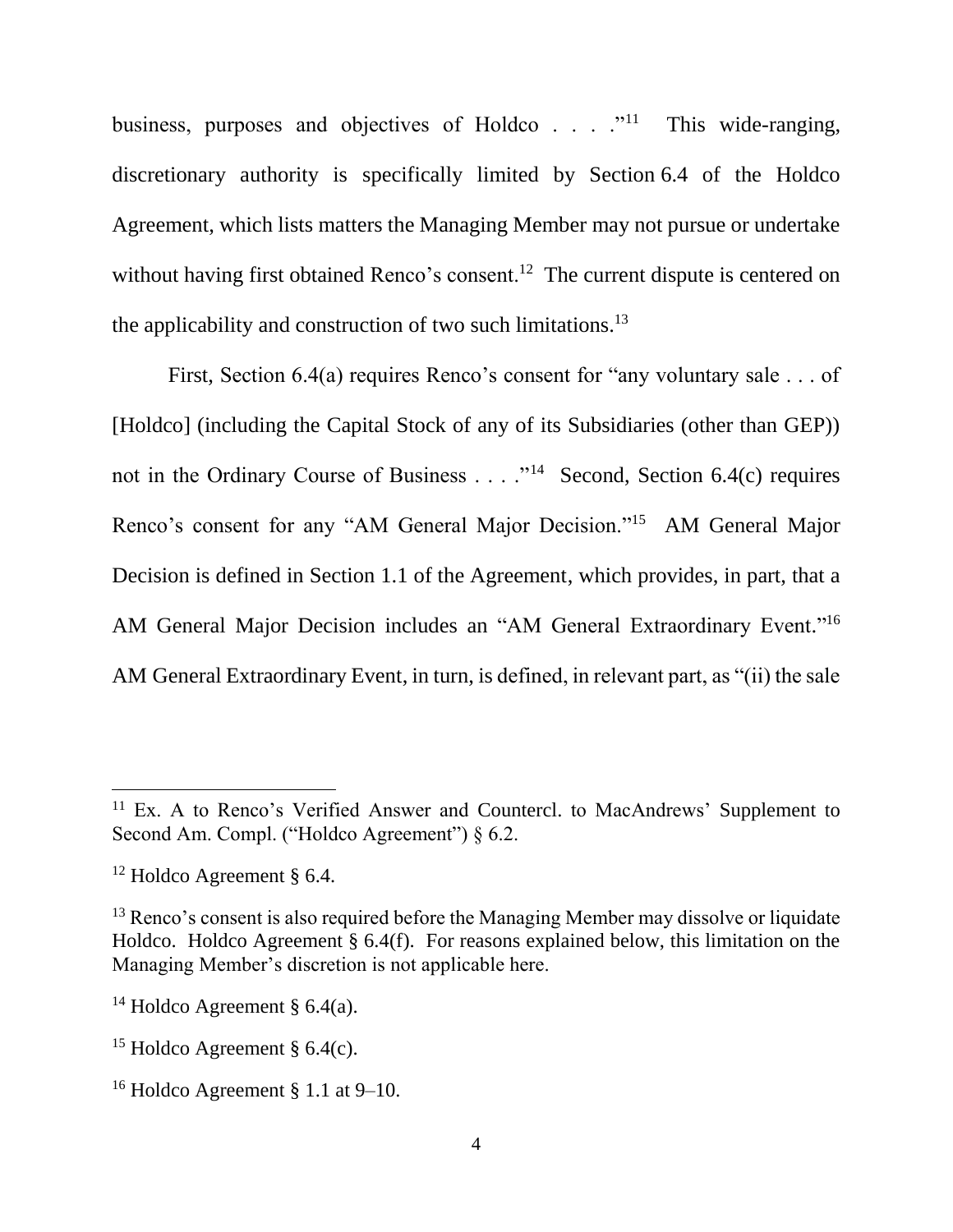to a Person(s) that is neither (x) a Member nor (y) an Affiliate of AM General  $\dots$  of a majority of the Capital Stock of AM General  $\dots$ ."<sup>17</sup>

Importantly, an AM General Extraordinary Event is *not* an AM General Major Decision if it occurs "at any time after December 31, 2013 on terms that are no less favorable to [Renco] than to [MacAndrews AMG]."<sup>18</sup> Put more directly, a sale of all of the Capital Stock of AM General occurring after December 31, 2013, on terms that treat Renco and MacAndrews AMG equally, will not constitute an AM General Major Decision and will not, therefore, trigger MacAndrews AMG's obligation to obtain Renco's consent. 19

## **C. The Parties' Competing Views of Section 6.4**

MacAndrews AMG argues the proposed sale is governed by Section 6.4(c) of the Holdco Agreement.<sup>20</sup> Specifically, it argues the proposed sale is unambiguously an "AM General Extraordinary Event" because it is a sale of "the majority of the Capital Stock of AM General  $\ldots$  ."<sup>21</sup> Importantly, under MacAndrews AMG's construction, this particular AM General Extraordinary Event (the proposed sale of

<sup>&</sup>lt;sup>17</sup> Holdco Agreement § 1.1 at 9.

<sup>&</sup>lt;sup>18</sup> Holdco Agreement § 1.1 at  $9-10$ .

 $19$  *Id.* 

<sup>&</sup>lt;sup>20</sup> The MacAndrews Parties' Br. in Supp. of Their Mot. for J. on the Pleadings ("OB") 8.

<sup>&</sup>lt;sup>21</sup> OB 8; Holdco Agreement § 1.1 at  $9-10$ .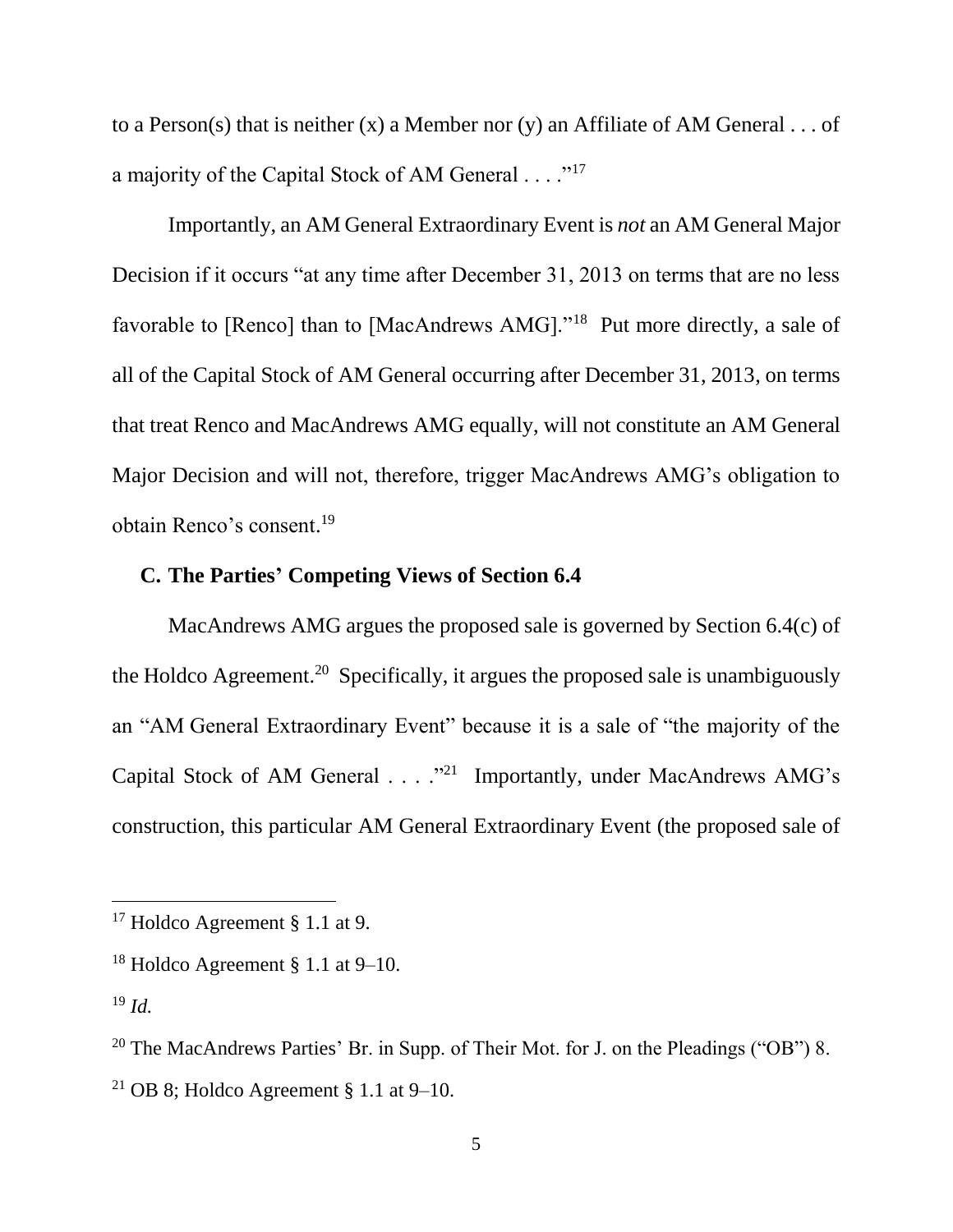AM General) is not an AM General Major Decision requiring Renco's consent because the sale will occur after December 31, 2013, on terms no less favorable to Renco than to MacAndrews AMG. $22$  In this regard, MacAndrews AMG has represented to Renco that all funds from any sale will be distributed to the parties as required under the Holdco Agreement's waterfall provisions—with no side arrangement that will benefit MacAndrews AMG or any of its affiliates—meaning that, by definition, the sale will be no more favorable to MacAndrews AMG than to Renco.

Renco counters that any sale of AM General is governed by either of two provisions, both of which require Renco's consent. First, Section 6.4(a) is implicated because the proposed sale involves the sale of the Capital Stock of a Holdco subsidiary.<sup>23</sup> In this regard, Renco points out that Section  $6.4(a)$  specifically carves-out a sale of the stock of AM General's engine manufacturing subsidiary, General Engine Products, LLC ("GEP"), from the consent requirement, but contains no such carve out for AM General.<sup>24</sup> According to Renco, this omission underscores that, if the parties had intended to allow MacAndrews AMG to sell AM General without Renco's consent, they knew how to write that exception specifically into

 $22$  *Id.* 

<sup>&</sup>lt;sup>23</sup> Renco's Opp'n to MacAndrews' Mot. for J. on the Pleadings ("AB")  $8-14$ .

<sup>&</sup>lt;sup>24</sup> Holdco Agreement § 6.4(a).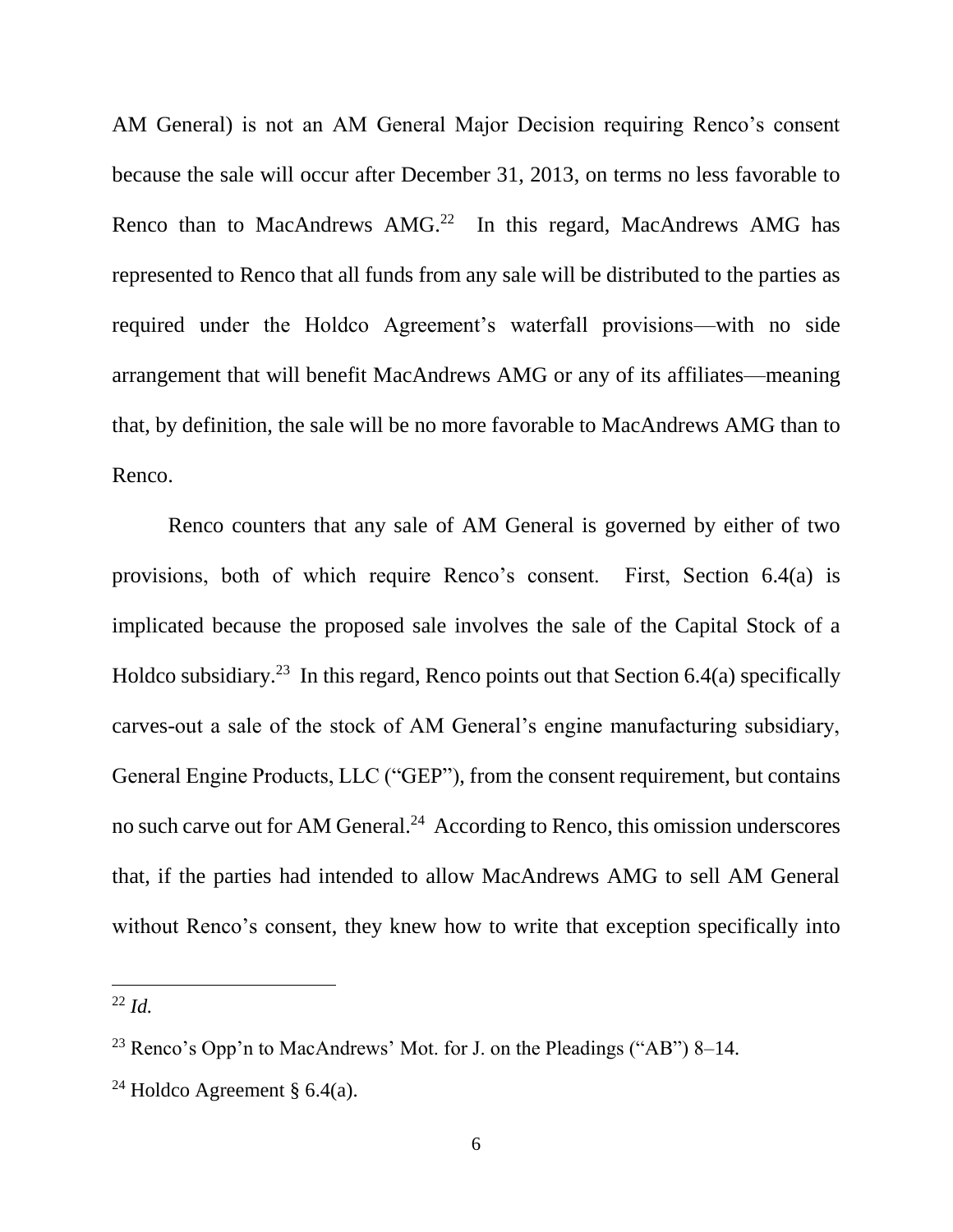their agreement.<sup>25</sup> Its absence, says Renco, is dispositive. Separately, Renco contends that any sale of AM General will result in the liquidation of Holdco, which requires Renco's consent under Section  $6.4(f).^{26}$  According to Renco, either of these provisions, at least, create an ambiguity in the Holdco Agreement when considered against MacAndrews AMG's proffered construction, thereby precluding judgment on the pleadings.<sup>27</sup>

In the alternative, Renco argues that if this Court were to hold that Section 6.4(c) unambiguously governs whether MacAndrews AMG must solicit Renco's consent prior to a sale of AM General, then that Section must also be construed to give Renco an implied right to receive information regarding the sale before closing.<sup>28</sup> As Renco sees it, this is the only way it can assess whether the transaction is on terms "no less favorable" to Renco than to MacAndrews AMG, as required by MacAndrews AMG's construction of Section  $6.4(c).^{29}$ 

MacAndrews AMG responds that Renco's arguments ignore the well-settled canon of construction that, where a specific contractual provision conflicts with a

- $^{26}$  AB 14–15.
- $27$  AB 12-13.
- $28$  AB 16.
- <sup>29</sup> *Id*.

 $^{25}$  AB 10–11.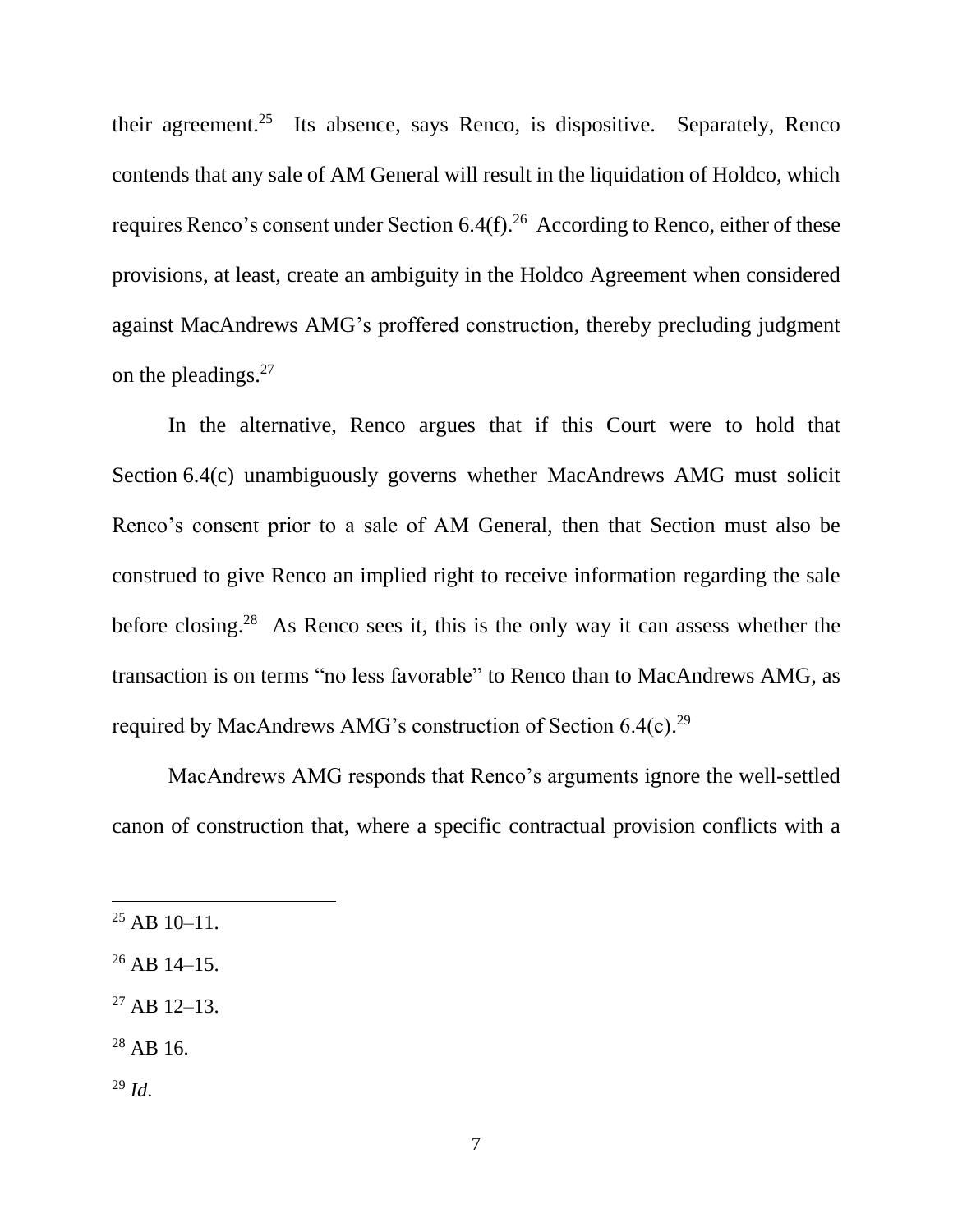general provision, the specific provision governs.<sup>30</sup> Section 6.4(a), it argues, is a general provision covering asset sales in the abstract, while the definitions embedded in Section 6.4(c) specifically address the sale of the majority of AM General's Capital Stock after a particular point in time. 31 MacAndrews AMG also argues that Renco's construction, whereby Section 6.4(a) grants it a perpetual consent right, renders the qualifying language in the definition of AM General Major Decision— "after December 31, 2013" and "on terms no less favorable to"—surplusage, in violation of another settled canon of contract construction. 32 According to MacAndrews AMG, upon applying these canons, the Court must conclude that the operative provisions of the Holdco Agreement are unambiguous and must, therefore, grant judgment on the pleadings.<sup>33</sup>

#### **II. ANALYSIS**

After the pleadings are closed, Court of Chancery Rule 12(c) allows a party to move for judgment on the pleadings.<sup>34</sup> In reviewing a motion under Rule 12(c), this court "is required to view the facts pleaded and the inferences to be drawn from

 $30$  OB 11.

 $31$  OB 10.

 $32$  OB 15.

 $33$  OB 8–10.

<sup>34</sup> Ct. Ch. R. 12(c).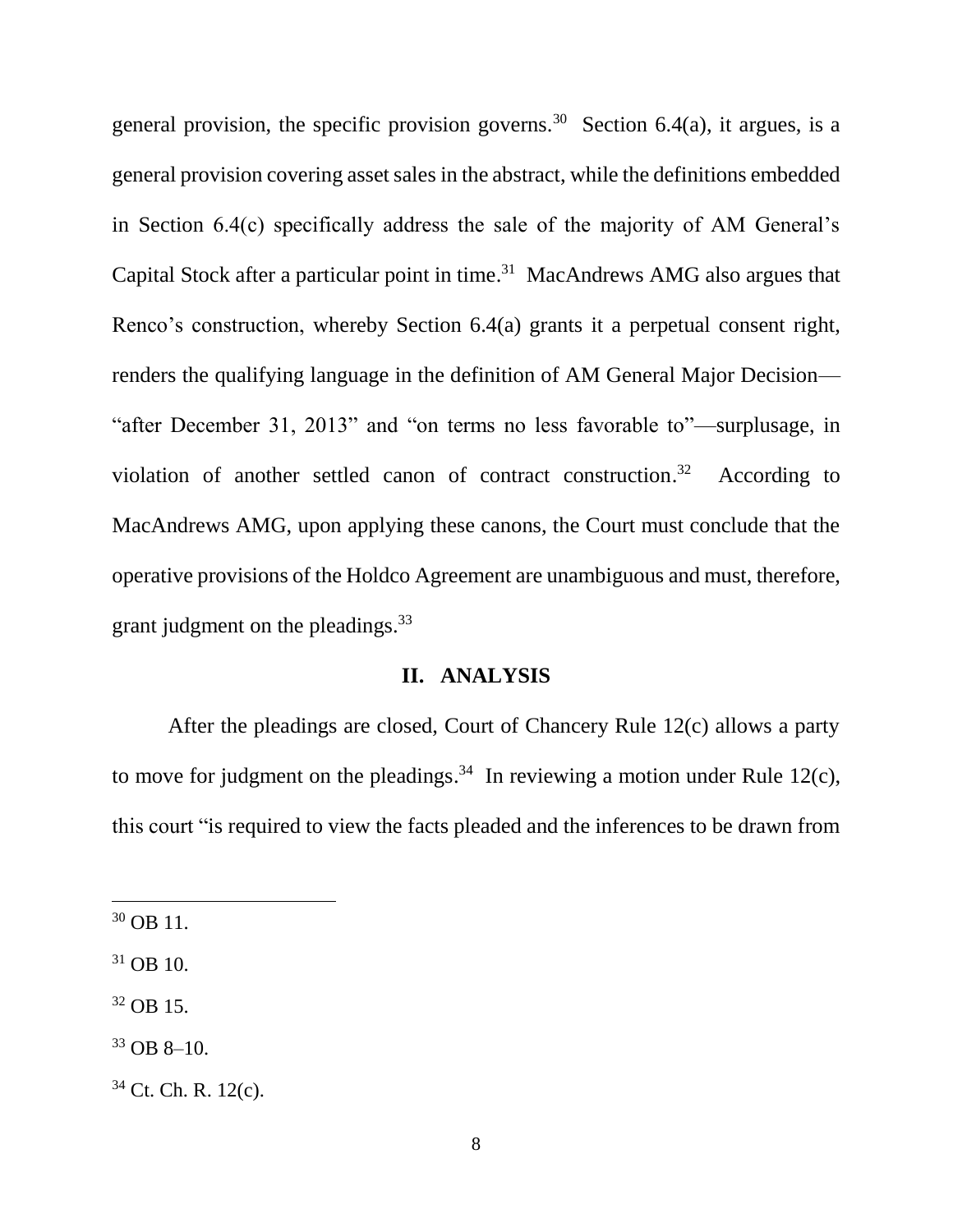such facts in a light most favorable to the non-moving party."<sup>35</sup> With deference to the non-movant in mind, "judgment on the pleadings is a proper framework for enforcing unambiguous contracts because there is no need to resolve material disputes of fact . . . . If the contract's meaning is unambiguous, the court must grant judgment on the pleadings in favor of the moving party."<sup>36</sup>

When construing a contract, the court must be mindful that "[a]mbiguity does not exist simply because the parties disagree about what the contract means."<sup>37</sup> Instead, contracts are ambiguous only when the provisions at issue are "reasonably or fairly susceptible of different interpretations or may have two or more different meanings."<sup>38</sup>

## **A. The Relevant Language of the Holdco Agreement is Unambiguous**

The overarching theme of Renco's opposition to the Motion is that it would be incongruous for the Court to find the Holdco Agreement provisions relevant to Renco's claimed consent right are unambiguous after it has already determined that nearly every other provision of the contract that the parties have disputed over many

<sup>35</sup> *Desert Equities, Inc. v. Morgan Stanley Leveraged Equity Fund, II, L.P.*, 624 A.2d 1199, 1205 (Del. 1993).

<sup>36</sup> *Lillis v. AT&T Corp.*, 904 A.2d 325, 329–30 (Del. Ch. 2006) (quotations omitted).

<sup>37</sup> *United Rentals, Inc. v. RAM Hldgs., Inc.*, 937 A.2d 810, 830 (Del. Ch. 2007).

<sup>38</sup> *Rhone-Poulenc Basic Chems. Co. v. Am. Motorists Inc. Co.*, 616 A.2d 1192, 1196 (Del. 1992).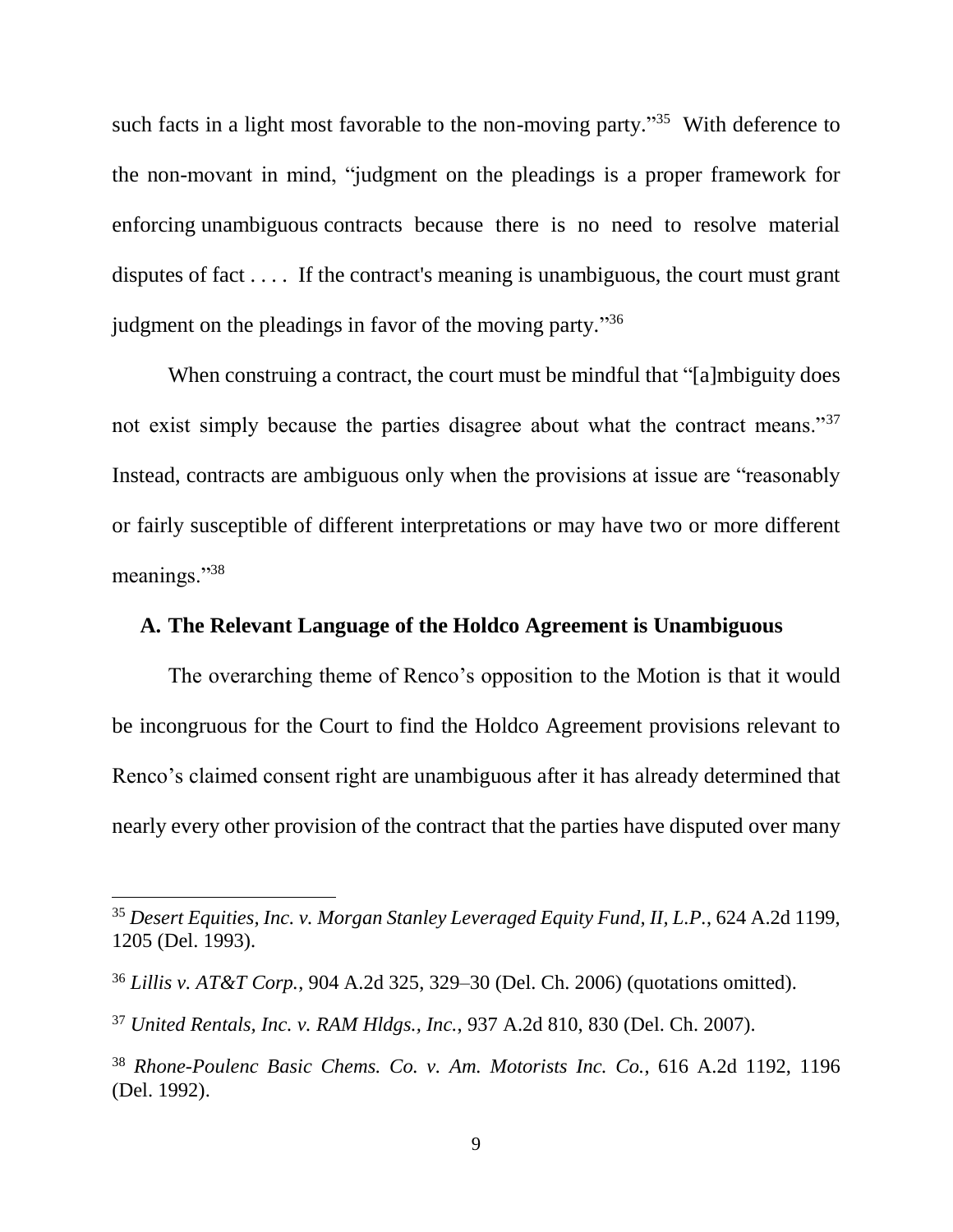years of litigation was susceptible to competing reasonable constructions.<sup>39</sup> While I certainly understand (and have lived) Renco's frustration with the parties' inability to make sense of what they agreed to, in this instance, the Holdco Agreement actually makes sense on its face.

When this Court has previously found ambiguity in the Holdco Agreement, that finding followed a determination that both parties had proffered reasonable constructions of the *same* provisions. 40 In opposing this Motion, Renco is not claiming that ambiguity results from differing, reasonable constructions of the same provisions. Rather, it has disagreed with MacAndrews AMG as to which of *separate* provisions of the Holdco Agreement unambiguously governs the current proposed sale of AM General.<sup>41</sup> In other words, resolution of this dispute does not turn on competing constructions of the same provision, but on a determination of which of

<sup>&</sup>lt;sup>39</sup> D.I. 918 Oral Arg. on the MacAndrews Parties' Mot. for J. on the Pleadings ("OA") 28 ("[Counsel for MacAndrews AMG] said repeatedly—I didn't count the number of times. I should have. But the number of times he used precision, clarity, clear; if there's one thing we know from 15 years of litigation over this Holdco Agreement, it contains none of that."); OA 29 ("We had a trial with respect to claims, arguments, ambiguity arguments that were far weaker than the one presented here . . . .").

<sup>40</sup> *See, e.g.*, *Renco Gp.*, 2015 WL 394011, at \*5 (finding each party had proffered a reasonable construction of "AM General Major Decision," "asset," "Ordinary Course of Business," and "affiliate"); *AM Gen. Hldgs.*, 2017 WL 2167193, at \*4–6 (finding each party had offered a reasonable construction of Section 9.4(c) and the mechanisms provided in Section 8.3 to enforce Section 9.4(c)'s prohibitory language.).

 $41$  OA 31–33.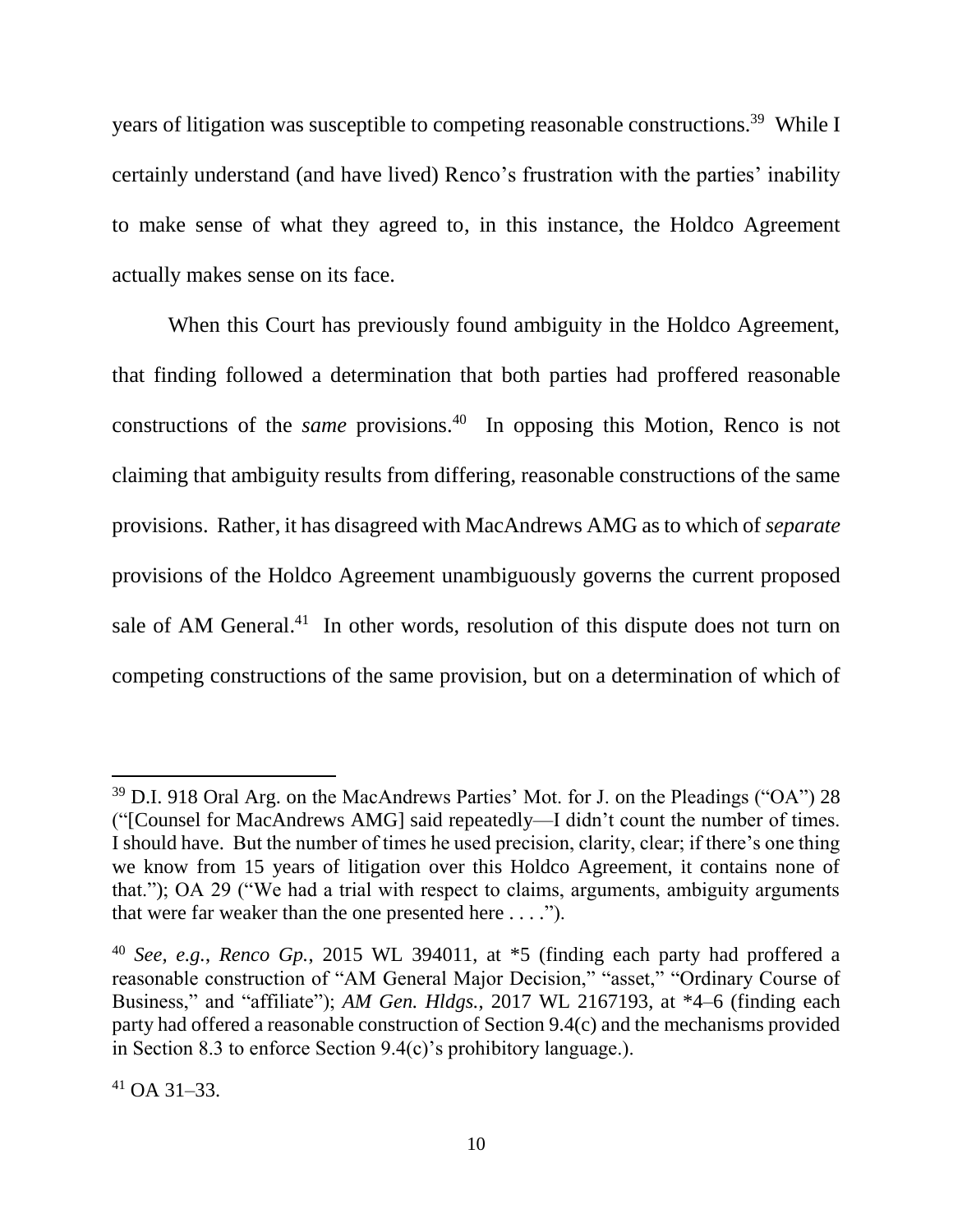potentially competing, unambiguous provisions applies. To resolve this dispute, I turn to well-settled canons of contract construction.

"Specific language in a contract controls over general language, and where specific and general provisions conflict, the specific provision ordinarily qualifies the meaning of the general one."<sup>42</sup> Likewise, it is firmly established that this Court should "interpret contracts as a whole . . . [to] give each provision and term effect, so as not to render any part of the contract mere surplusage, and [] not read a contract to render a provision or term meaningless or illusory."<sup>43</sup> And, while our Supreme Court has recognized "that contracts should be 'read in full and situated in the commercial context between the parties,' the background facts cannot be used to alter the language chosen by the parties within the four corners of their agreement."<sup>44</sup>

<sup>42</sup> *DCV Hldgs., Inc. v. ConAgra, Inc.* 889 A.2d 954, 961 (Del. 2005). *See also*  11 RICHARD A. LORD, WILLISTON ON CONTRACTS, § 32:10 (4th ed. 1999) ("When general and specific clauses conflict, the specific clause governs the meaning of the contract") [hereinafter Williston on Contracts]; RESTATEMENT (SECOND) OF CONTRACTS § 203 (1981) ("In the interpretation of a promise or agreement or a term thereof, the following standards of preference are generally applicable . . . (c) specific terms and exact terms are given greater weight than general language . . . .").

<sup>43</sup> *In re Shorenstein Hays-Nederlander Theatres LLC Appeals*, 213 A.3d 39, 56 (Del. 2019) (quotations omitted).

<sup>44</sup> *Town of Cheswold v. Cent. Del. Bus. Park*, 188 A.3d 810, 820 (Del. 2018) (quoting *Chi. Bridge & Iron Co. N.V. v. Westinghouse Elec. Co.*, 166 A.3d 192, 926–27 (Del. 2017)).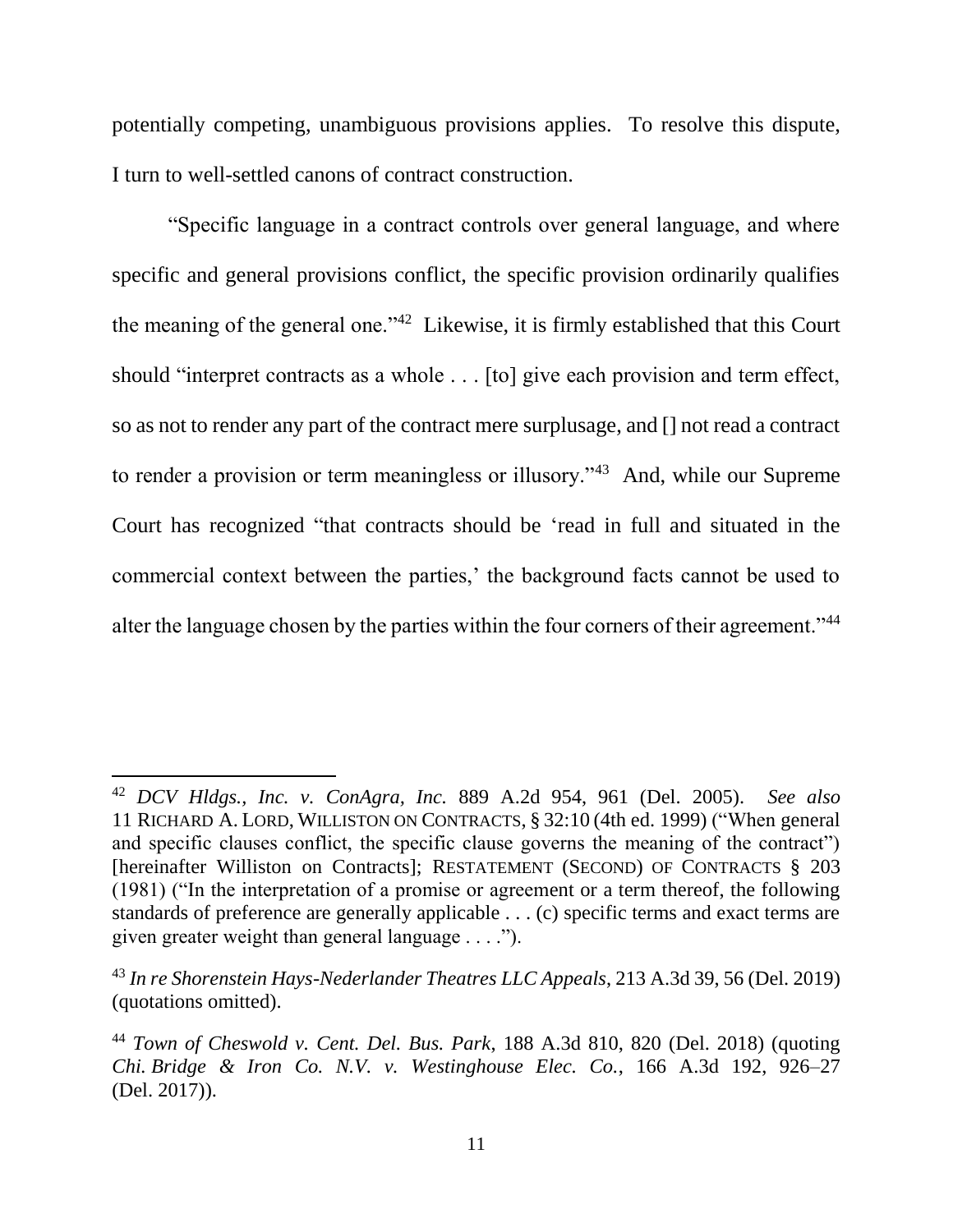Section 6.4(a) gives Renco a consent right for a broad range of transactions, including the sale of "the Capital Stock of any of [Holdco's] subsidiaries  $\ldots$ ."<sup>45</sup> The Holdco Agreement, however, at Section 6.4(c), specifically carves-out from this consent right the sale of "the majority of the Capital Stock of AM General" after December 31, 2013, as long as the sale is on terms "no less favorable to" Renco.<sup>46</sup> At first glance, these provisions appear to be in conflict. But settled canons of construction allow for harmony. The language referring to the sale of "the majority of the Capital Stock of AM General" after a certain date on defined terms specifically and clearly addresses the sale of AM General that MacAndrews AMG is currently pursuing. The sale, as proposed, is of the majority of AM General's capital stock, it will close after December 31, 2013, and it is, at least as described, on terms no less favorable to Renco than to MacAndrews AMG.<sup>47</sup> The specific provision (Section 6.4(c)), therefore, applies; the general provision (Section 6.4(a)), to the extent it might apply, must give way.<sup>48</sup>

Additionally, Renco's proffered construction would render parts of the AM General Major Decision definition meaningless. If Section 6.4(a) were to

<sup>&</sup>lt;sup>45</sup> Holdco Agreement §  $6.4(a)$ .

<sup>&</sup>lt;sup>46</sup> Holdco Agreement §§ 1.1 at  $9-10$ , 6.4(c).

<sup>47</sup> SSAC ¶¶ 17–18.

<sup>48</sup> *DCV Hldgs.*, 889 A.2d at 961.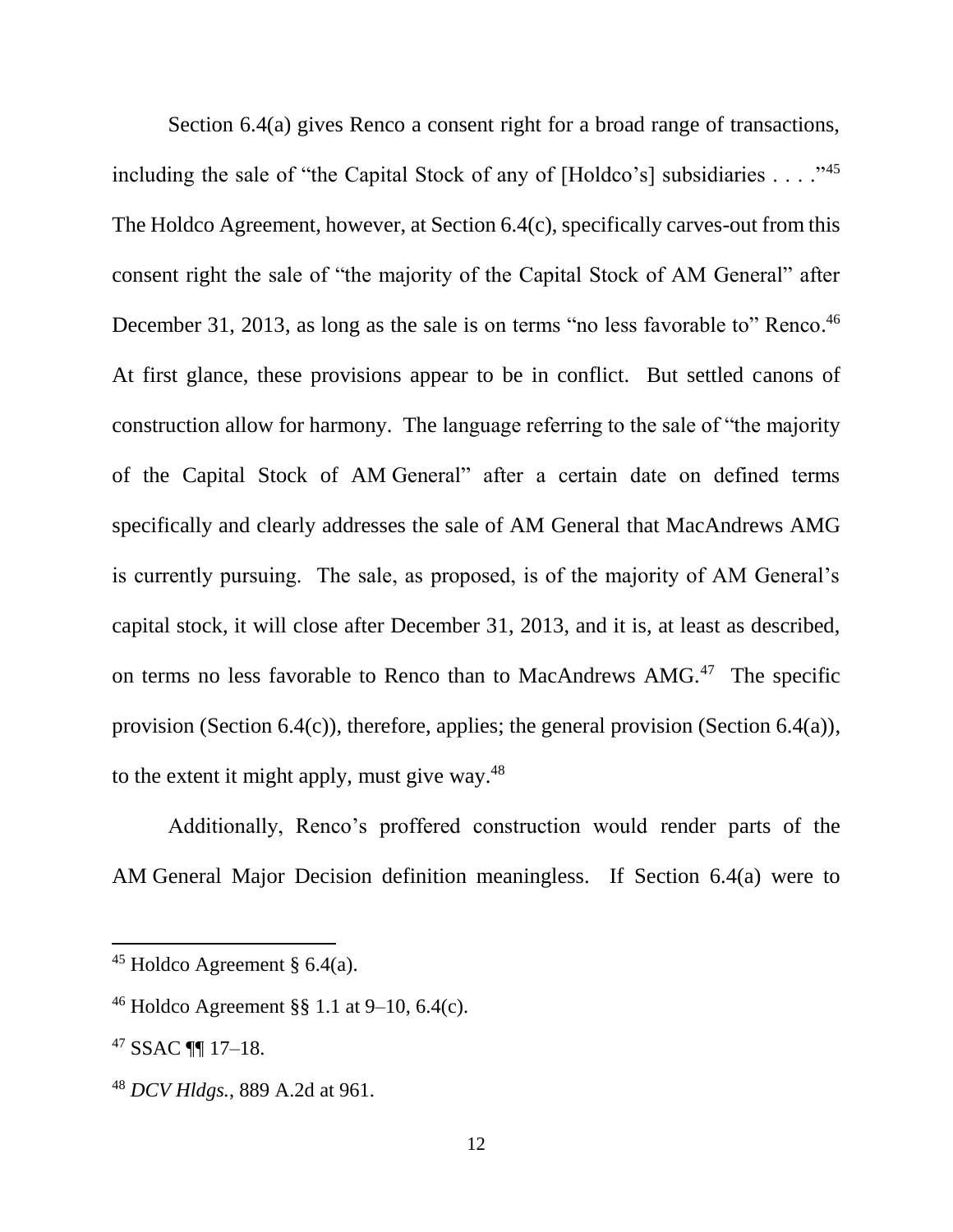govern *all* sales of the Capital Stock of AM General, then the December 31, 2013 cut-off date, and the "on terms that are no less favorable to" qualifier, within the definition of AM General Major Decision would have no purpose. Whether a sale was before or after the cut-off date, and no matter the terms of the sale, Renco, by its lights, would have a consent right under Section 6.4(a). This Court will, when possible, not read a contract in a manner that will "render a provision or term meaningless or illusory."<sup>49</sup> That canon applies in full force here.

Turning to Renco's "liquidation" argument, Renco is correct that the Holdco Agreement does unambiguously provide it with a right to consent to Holdco's liquidation.<sup>50</sup> But that is not what MacAndrews AMG is pursuing here—it proposes to sell AM General's Capital Stock, not to liquidate Holdco.<sup>51</sup> No provision of the Holdco Agreement would automatically trigger Holdco's liquidation after AM General is sold. If MacAndrews AMG does decide to liquidate Holdco after the sale, Renco would then have a right to consent to that process, but not until that decision is made.

Last, Renco argues that MacAndrews AMG's proffered construction whereby Renco's consent would be required for a sale of one of AM General's

<sup>49</sup> *In re Shorenstein*, 213 A.3d at 56.

 $50$  Holdco Agreement § 6.4(f).

<sup>&</sup>lt;sup>51</sup> Holdco Agreement § 6.4(f); SSAC ¶ 14.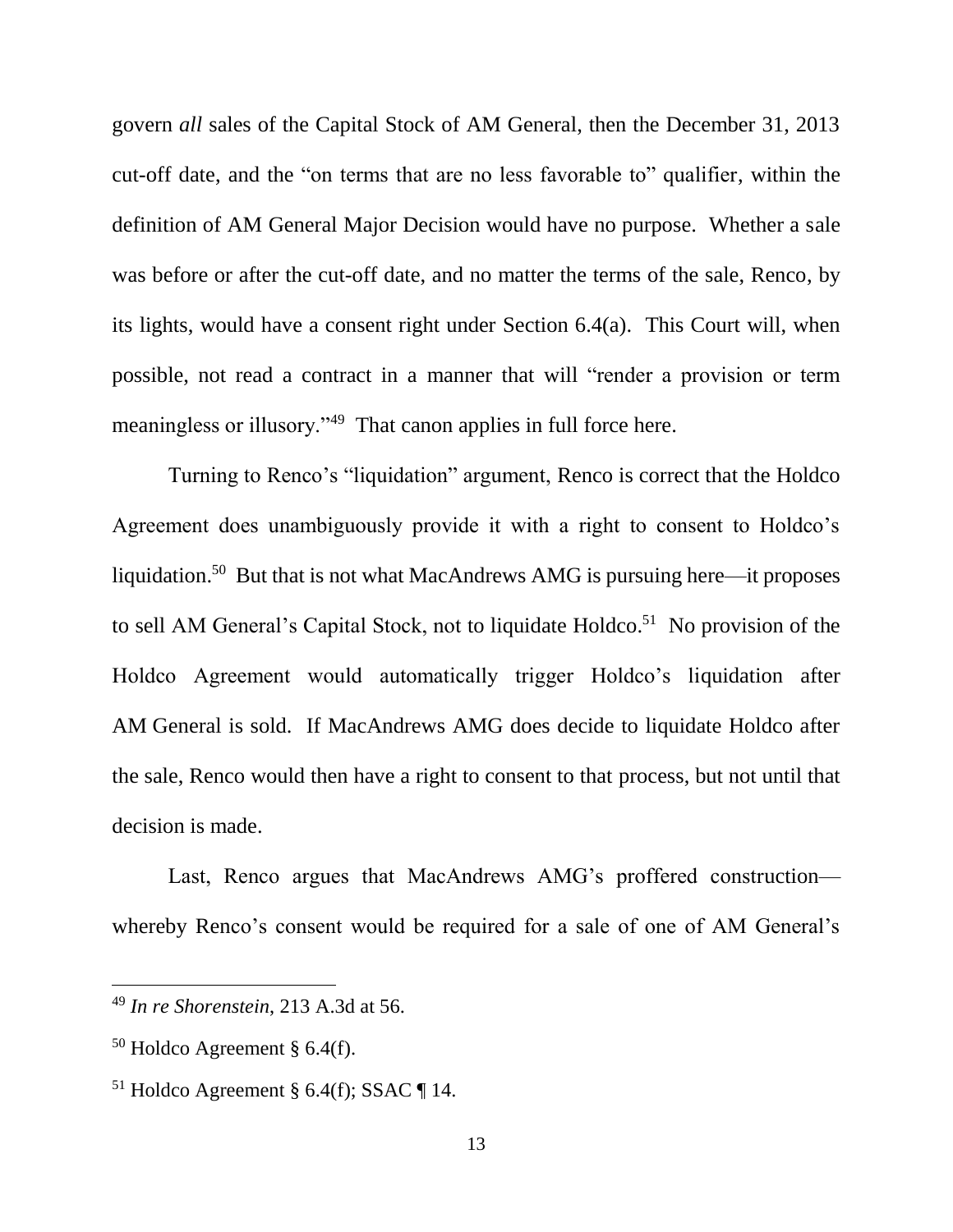subsidiaries, but not AM General itself—is nonsensical, and at odds with what reasonable parties would have bargained for and what these parties were attempting to achieve. To be sure, as noted, this Court ought to consider an agreement's overall scheme or purpose when construing it.<sup>52</sup> But that consideration does not license a judicial rewrite of clear contract terms.<sup>53</sup>

Here, the Holdco Agreement is highly bespoke in all aspects, including in its governance scheme. And Renco is correct that the Court has been forced to turn to extrinsic evidence in several instances to discern the parties' contractual intent, and in doing so has considered evidence of what the parties were attempting to achieve in the Holdco Agreement. That exercise, however, is not required to construe the consent provisions at issue here.<sup>54</sup> Against the backdrop of the broad discretion afforded MacAndrews AMG as Managing Member, a scheme whereby MacAndrews AMG may, on its own, negotiate and consummate a sale of AM General after a date certain is not, on its face, nonsensical. More to the point, however, the different treatment of sales under Section 6.4(a) and Section 6.4(c) is what the Holdco Agreement unambiguously provides for, and to the extent this

<sup>52</sup> *Town of Cheswold*, 188 A.3d at 820.

<sup>53</sup> *Id.* 

<sup>54</sup> *See Eagle Indus., Inc. v. DeVilbiss Health Care, Inc.*, 702 A.2d 1228, 1232 (Del. 1997) ("If a contract is unambiguous, extrinsic evidence may not be used to interpret the intent of the parties, to vary the terms of the contract or to create an ambiguity.").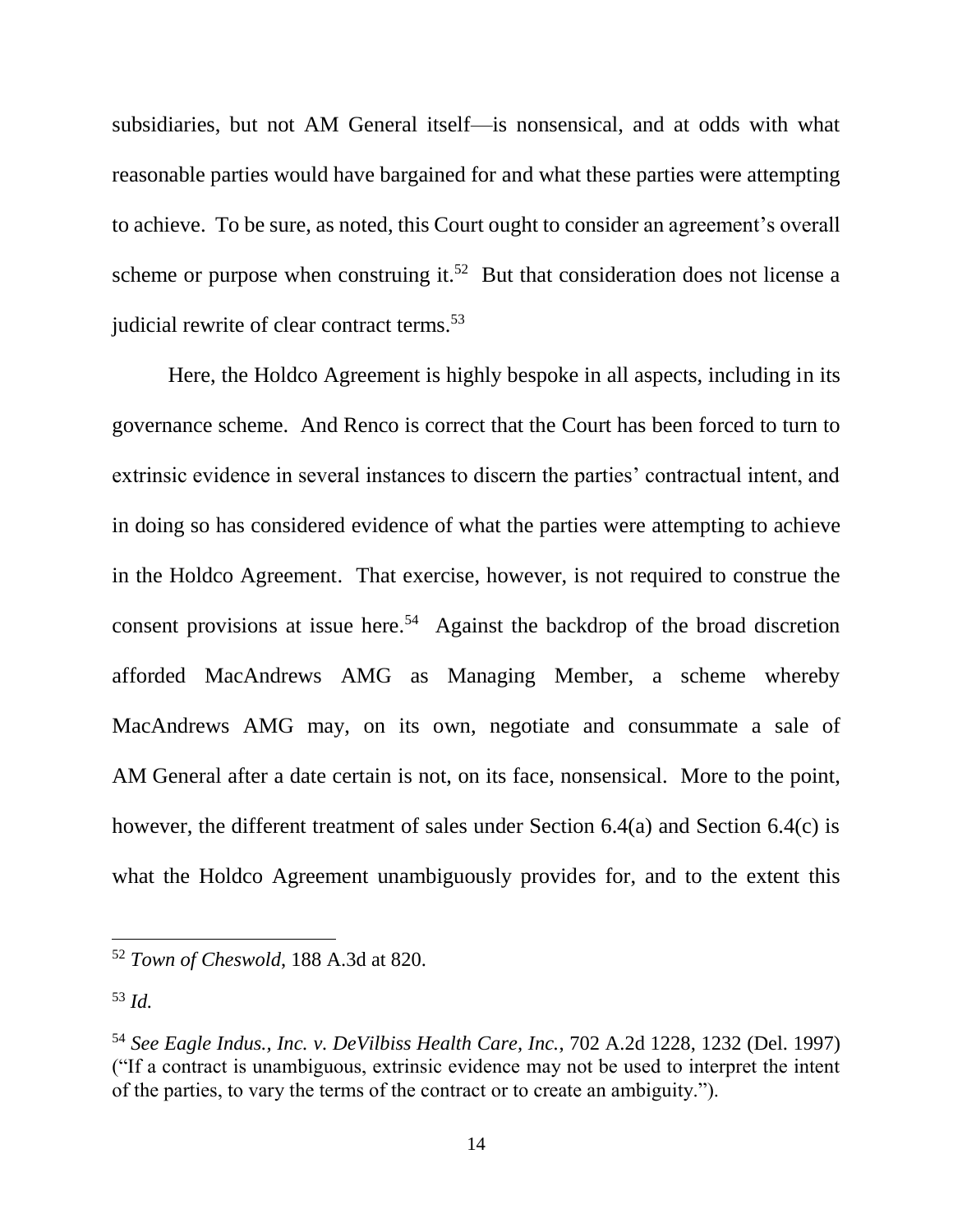distinction represents a "bad deal" for Renco, it must be remembered that Delaware courts "will not rewrite the contract to appease a party who later wishes to rewrite a contract he now believes to have been a bad deal. Parties have a right to enter into good and bad contracts; the law enforces both."<sup>55</sup>

#### **B. The Holdco Agreement Does Not Create an Implied Information Right**

Renco last argues that, even if Section 6.4(c) unambiguously governs the proposed sale, that provision must be construed to imply an information right.<sup>56</sup> According to Renco, the Court cannot construe Section 6.4(c) as eliminating Renco's consent right while, at the same time, giving MacAndrews AMG the sole authority, without question, to determine if a proposed sale is on terms equally fair to Renco and MacAndrews AMG.<sup>57</sup> With this in mind, Renco allows that a preclosing notice requirement, like the one this Court imposed upon MacAndrews AMG last year in its status quo order, is the only means by which it will be able to determine if the proposed transaction is fair in time to act to protect its interests. 58 MacAndrews AMG responds that, because of its broad discretionary powers under

- $57$  AB 16.
- <sup>58</sup> *Id.*

<sup>55</sup> *Nemec v. Shrader*, 991 A.2d 1120, 1126 (Del. 2010).

<sup>56</sup> AB 15–19.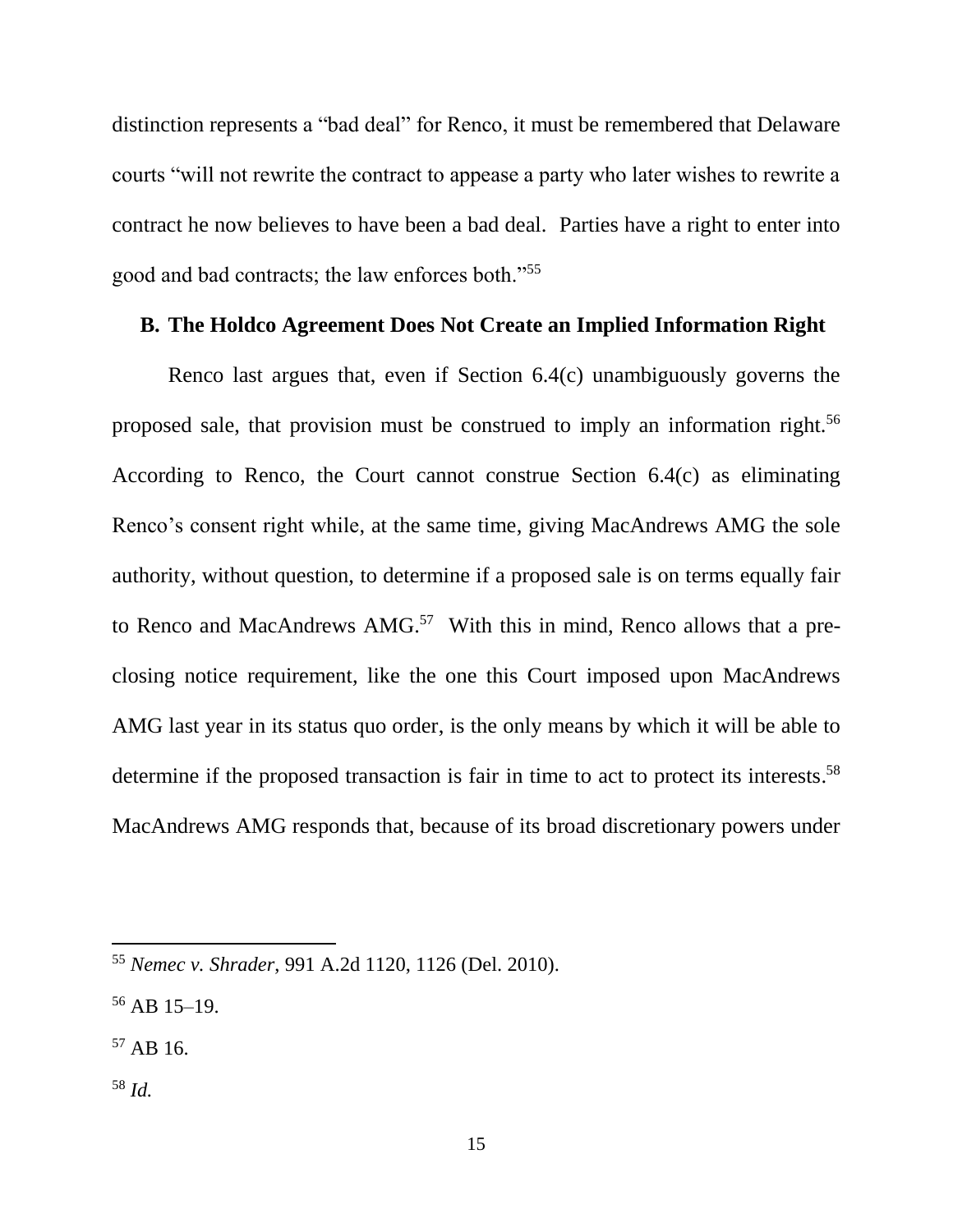Section 6.2, it has sole authority to determine if the transaction falls within the Section  $6.4(c)$  carve-out.<sup>59</sup>

As a practical matter, the parties' dispute over Renco's information rights is really a dispute over what remedies should be available to Renco if there were a sale of AM General on terms that were less favorable to Renco than to MacAndrews AMG (e.g., if MacAndrews AMG negotiated some sort of side deal to channel consideration in its direction). Renco believes it should be given notice so that it can move to enjoin a potentially unfair transaction. <sup>60</sup> MacAndrews AMG responds that the parties agreed Renco would not have a consent right, made no explicit provision for information rights and, therefore, implicitly understood that Renco's remedy for an unfair transaction would likely be limited to a post-closing action for damages.<sup>61</sup>

The AM General Major Decision carve-out does not specify who is to determine if a proposed sale is fair to Renco.<sup>62</sup> Without a specific provision on point, I turn to the broader allocation of authority under the Holdco Agreement in Section 6.2.<sup>63</sup> That provision grants MacAndrews AMG, as Managing Member,

<sup>59</sup> The MacAndrews Parties' Reply Br. in Supp. of Their Mot. for J. on the Pleadings ("RB") 6.

 $60$  OA 35-40.

 $61$  OA 23-24.

 $62$  Holdco Agreement § 1.1 at 9–10.

<sup>63</sup> Holdco Agreement § 6.2.